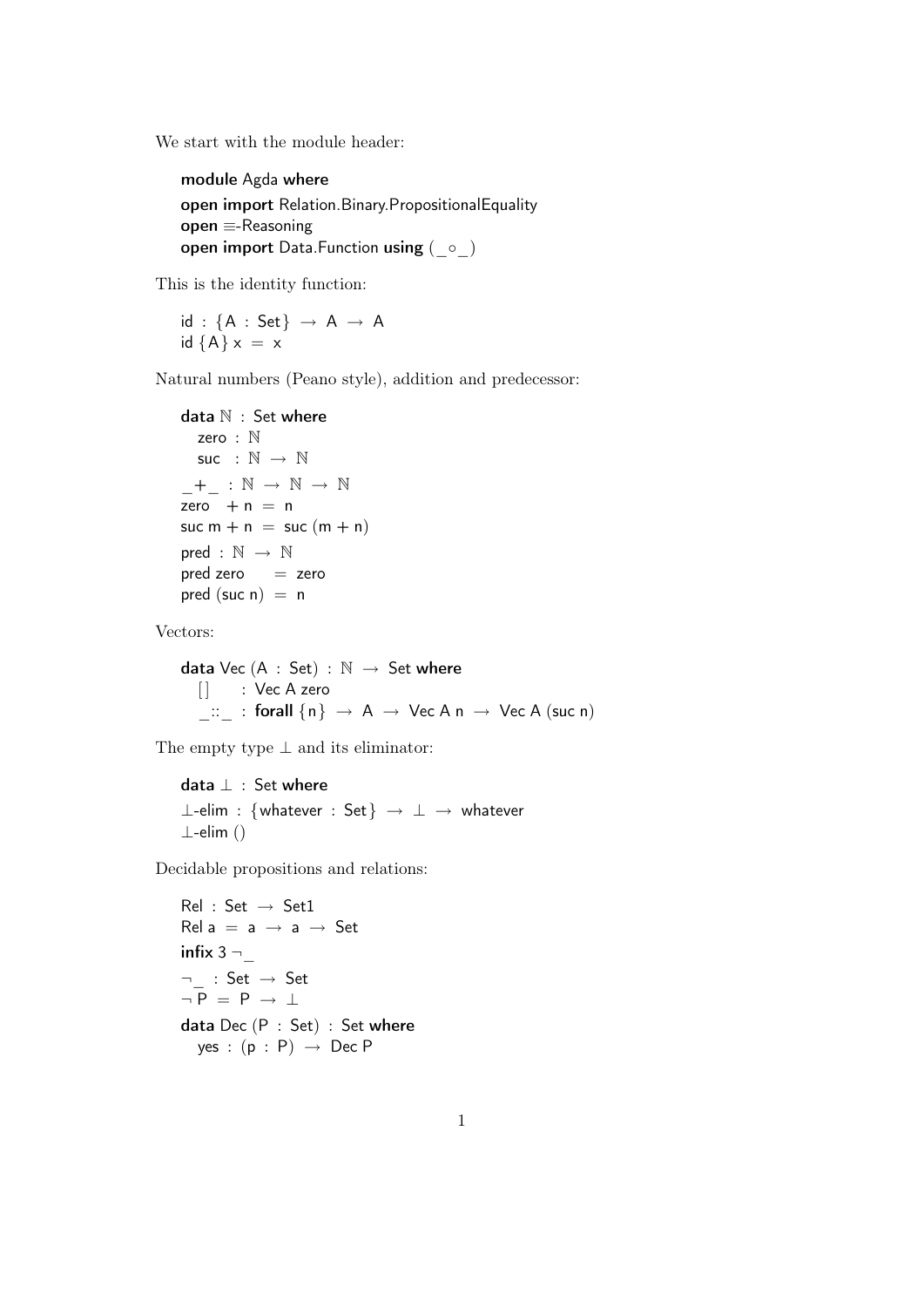no :  $(\neg p : \neg P) \rightarrow \text{Dec } P$ Decidable : {a : Set}  $\rightarrow$  Rel a  $\rightarrow$  Set Decidable  $\sim$  = forall x y → Dec (x ~ y)

Decidable equality on natural numbers:

zero $\neq$ suc : forall  $\{n\} \rightarrow \neg$  zero  $\equiv$  suc n zero≢suc ()  $\frac{?}{?}$  : Decidable  $\{ \mathbb{N} \}$  = zero  $\stackrel{?}{=}$  zero  $=$  yes  $\equiv$ -refl suc m  $\stackrel{?}{=}$  suc n  $\;$  with m  $\stackrel{?}{=}$  n suc m  $\stackrel{?}{=}$  suc .m  $\mid\,$  yes  $\equiv$ -refl  $\,=\,$  yes  $\equiv$ -refl suc m  $\stackrel{?}{=}$  suc n  $\mid$  no prf  $=$  no (prf  $\circ \equiv$ -cong pred) zero  $\stackrel{?}{=}$  suc n  $=$  no ( $\perp$ -elim  $\circ$  zero≢suc) suc m  $\stackrel{?}{=}$  zero  $=$  no (⊥-elim ∘ zero $\neq$ suc ∘  $\equiv$ -sym)

Associative and commutative operations:

 $Op<sub>2</sub>$ : Set  $Op_2 = N \rightarrow N \rightarrow N$ Associative :  $Op_2 \rightarrow Set$ Associative  $\bullet$  = forall  $x y z \rightarrow ((x \bullet y) \bullet z) \equiv (x \bullet (y \bullet z))$ Commutative :  $Op_2 \rightarrow Set$ Commutative  $\bullet$  = forall  $x y \rightarrow (x \bullet y) \equiv (y \bullet x)$ 

Commutativity of addition:

 $m+1+n\equiv 1+m+n$  : forall m  $n \rightarrow m +$  suc  $n \equiv$  suc  $(m + n)$  $m+1+n\equiv 1+m+n$  zero  $n = byDef$  $m+1+n=1+m+n$  (suc m)  $n = \pm$ -cong suc  $(m+1+n=1+m+n \text{ m})$  $n+0 \equiv n$  : forall  $n \rightarrow n +$  zero  $\equiv n$  $n+0 \equiv n$  zero  $=$  by Def  $n+0\equiv n$  (suc n) =  $\equiv$ -cong suc (n+0 $\equiv$ n n) +-comm : Commutative \_+\_ +-comm zero  $n = \equiv$ -sym  $(n+0\equiv n n)$  $+$ -comm (suc m)  $n =$ begin suc  $m + n$  $\equiv \langle$  byDef  $\rangle$ suc  $(m + n)$  $\equiv$   $\equiv$  =-cong suc (+-comm m n)  $\rangle$ suc  $(n + m)$